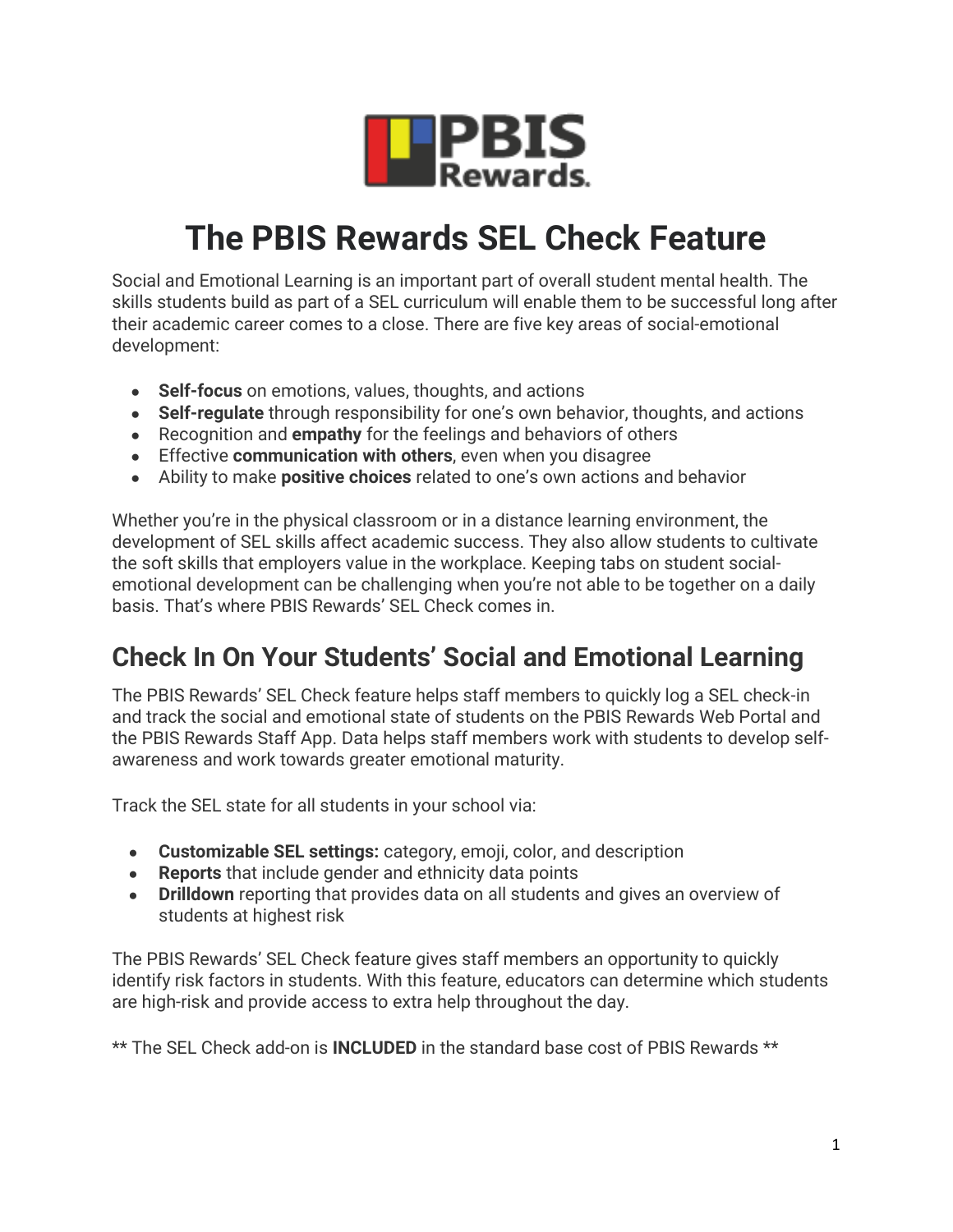

Staff members with Admin permissions can customize the different SEL Check titles, colors and emojis from the Settings page under the "SEL Check" tab.

- 1. Navigate to the "SEL Check" button from the settings page
- 2. The "Active" checkbox allows this feature to be used.
- 3. The "Add New Status" button allows admin to create additional SEL check options.
- 4. Use the order arrows to change the display order of the SEL Checks.
- 5. Use the "Active" column to turn on or off specific SEL checks.
- 6. Use the text fields to edit existing SEL Checks.
- 7. The risk dropdowns must be selected to determine the risk level of each status.
- 8. Use the color and emoji dropdowns to choose the look of each SEL status.
- 9. The SEL Guide can be printed and shared with other staff members.
- 10. Make sure to select the "Save" button to confirm any changes.

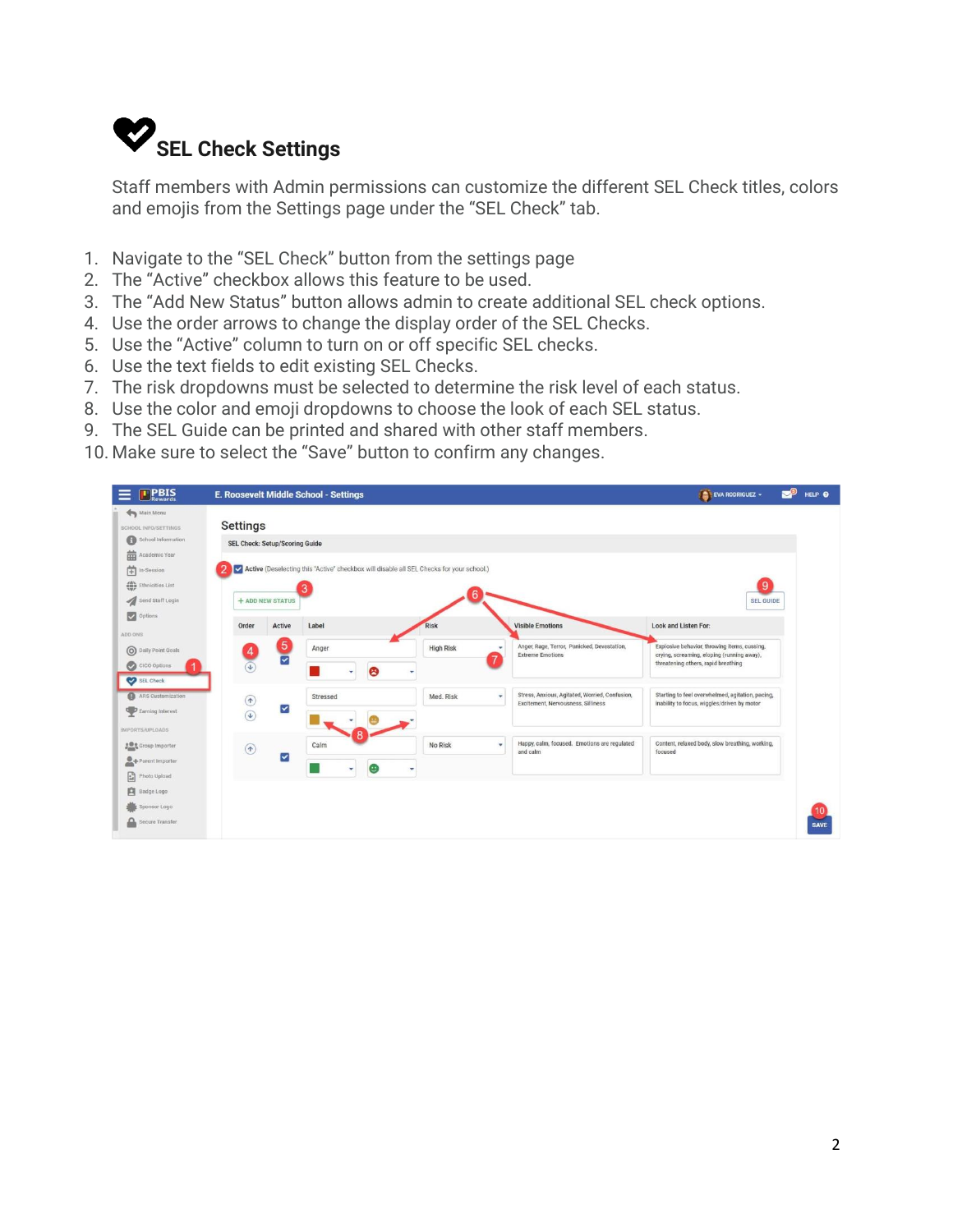

A staff member can view and record SEL checks for the students that they have **in a group/class**.

- 1. Navigate to a group.
- 2. Select all students or individual students.
- 3. Press the "SEL Check" button and choose to view SEL checks or to submit SEL checks.
- 4. If you choose to view SEL checks you can see some details concerning the students selected.
- 5. Use the arrows next to the column name to sort the data.
- 6. Select the student's name to see all of that student's SEL Checks from the student dashboard, if the appropriate permissions are activated.
- 7. Click the "SEL Guide" button to view/print the SEL Check definitions.
- 8. The "Check Now" button will allow staff to submit a SEL Check for that student.

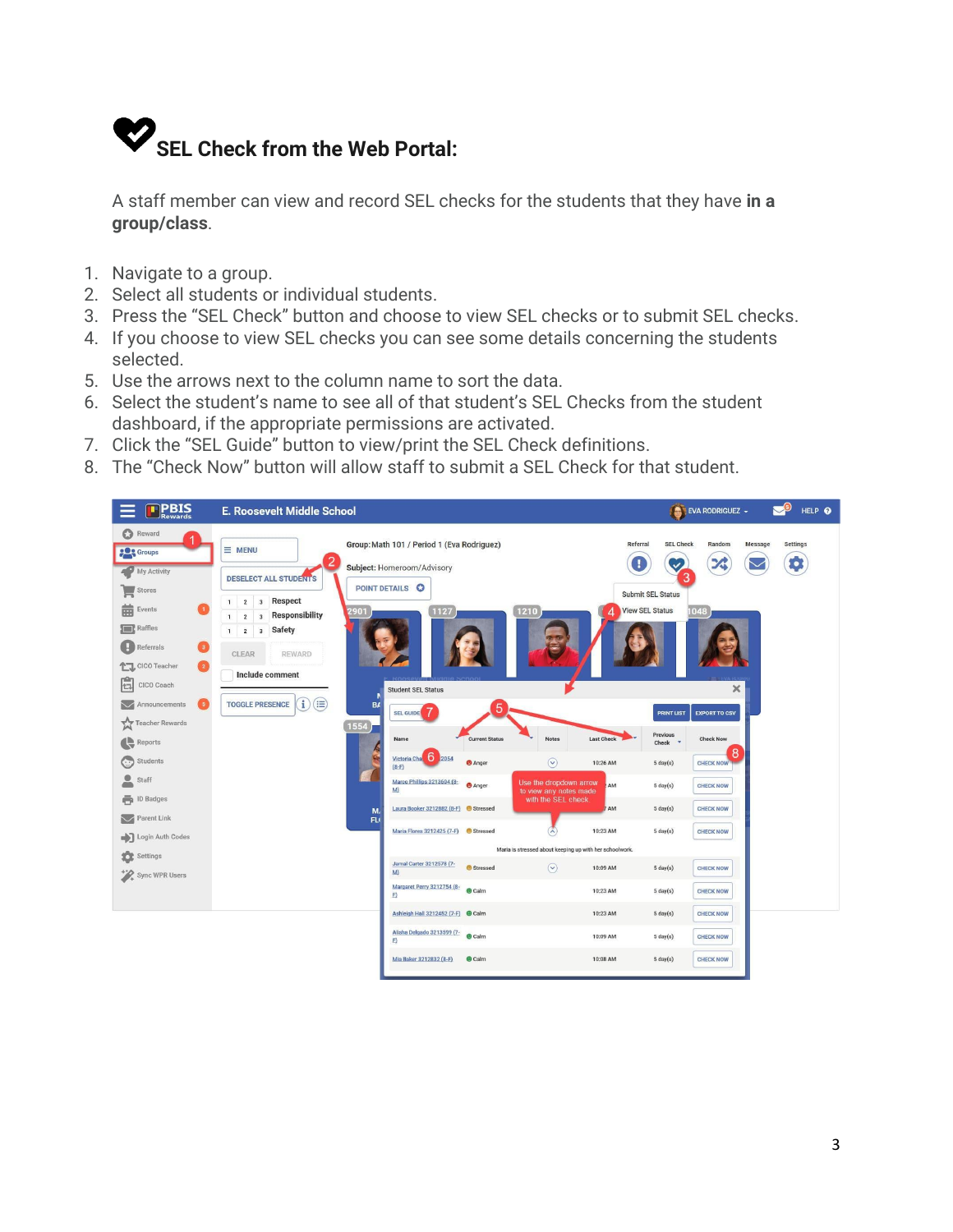A staff member can record an SEL check for any student in the school **from the "Reward" page**.

- 1. Search and select a student.
- 2. From the student card select the blue highlighted SEL Status.
- 3. On the view screen, press the "Check Now" button to submit a SEL Check.
- 4. From the SEL Check Submissions window, choose the appropriate status based on a conversation with the student.
- 5. Enter a comment if applicable.
- 6. Use the "Submit" button to finalize the SEL Check.

|           | P                                                             | <b>E. Roosevelt Middle School</b>                                                                                                  | EVA RODRIGUEZ -                                                                                                                                                                                                                | HELP @               |
|-----------|---------------------------------------------------------------|------------------------------------------------------------------------------------------------------------------------------------|--------------------------------------------------------------------------------------------------------------------------------------------------------------------------------------------------------------------------------|----------------------|
|           | Reward<br><b>De</b> Groups<br>My Activity<br>Stores<br>Events | <b>PBIS</b><br><b>Rewards.</b><br>Awarded Today: 0<br>Point Goal: 140                                                              | <b>News &amp; Notes</b><br>VIDEO How to Login to the Mobile App<br>Learn how to create an auth code for the Staff App,<br>download the app, and sign-in using our convenient auth<br>code. Would you like to see more videos I |                      |
|           | <b>Raffles</b>                                                | <b>Reward Student</b>                                                                                                              |                                                                                                                                                                                                                                | Read More >>         |
|           | Referrals<br>Referrals                                        | Q<br>Lucas Campos                                                                                                                  | <b>TRAINING WEBINARS</b>                                                                                                                                                                                                       |                      |
| 心         | <b>个工</b> CICO Teacher<br>CICO Coach<br>Announcements 5       | Lucas Campos<br>3212777 (7 - M)<br><b>Current Balance: 1029</b><br>Calm                                                            | Jump into the new school year with PBIS Rewards! As the<br>first day of school rapidly approaches, our PBIS Rewards<br>Training Webinars are a great way to                                                                    | Read More >>         |
|           | $S$ tores<br>蘦<br>Events                                      | 11:41 AM<br>1 2 3 Respect                                                                                                          | <b>Latest Features</b>                                                                                                                                                                                                         |                      |
|           | <b>Raffles</b>                                                | <b>Student SEL Status</b>                                                                                                          |                                                                                                                                                                                                                                | $\times$             |
|           | $\Box$ Referrals<br>Referrals                                 | <b>SEL GUIDE</b>                                                                                                                   | <b>PRINT LIST</b>                                                                                                                                                                                                              | <b>EXPORT TO CSV</b> |
|           | 个工 CICO Teacher<br>$\overline{2}$                             | <b>Current Status</b><br>Date<br>Name<br><b>Notes</b>                                                                              | <b>Previous</b>                                                                                                                                                                                                                | <b>Check Now</b>     |
| セマ        | CICO Coach<br>Announcements 5                                 | <b>O</b> Calm<br>1:31 PM<br><b>Lucas Campos</b>                                                                                    | 3<br>11:41 AM                                                                                                                                                                                                                  | <b>CHECK NOW</b>     |
|           | Teacher Rewards                                               | To include a comment, text must be added before clicking Reward                                                                    |                                                                                                                                                                                                                                |                      |
| $\bullet$ | Reports<br>Students<br>Staff                                  | $\times$<br><b>SEL Check Submission for Lucas Campos</b>                                                                           |                                                                                                                                                                                                                                | Read More >>         |
|           |                                                               | Status:<br><b>SEL GUIDE</b><br>Anger<br>pq<br><b>Stressed</b><br>4<br>Calm<br><b>Comment (Optional)</b><br>5<br>6 SUBMIT<br>CANCEL |                                                                                                                                                                                                                                |                      |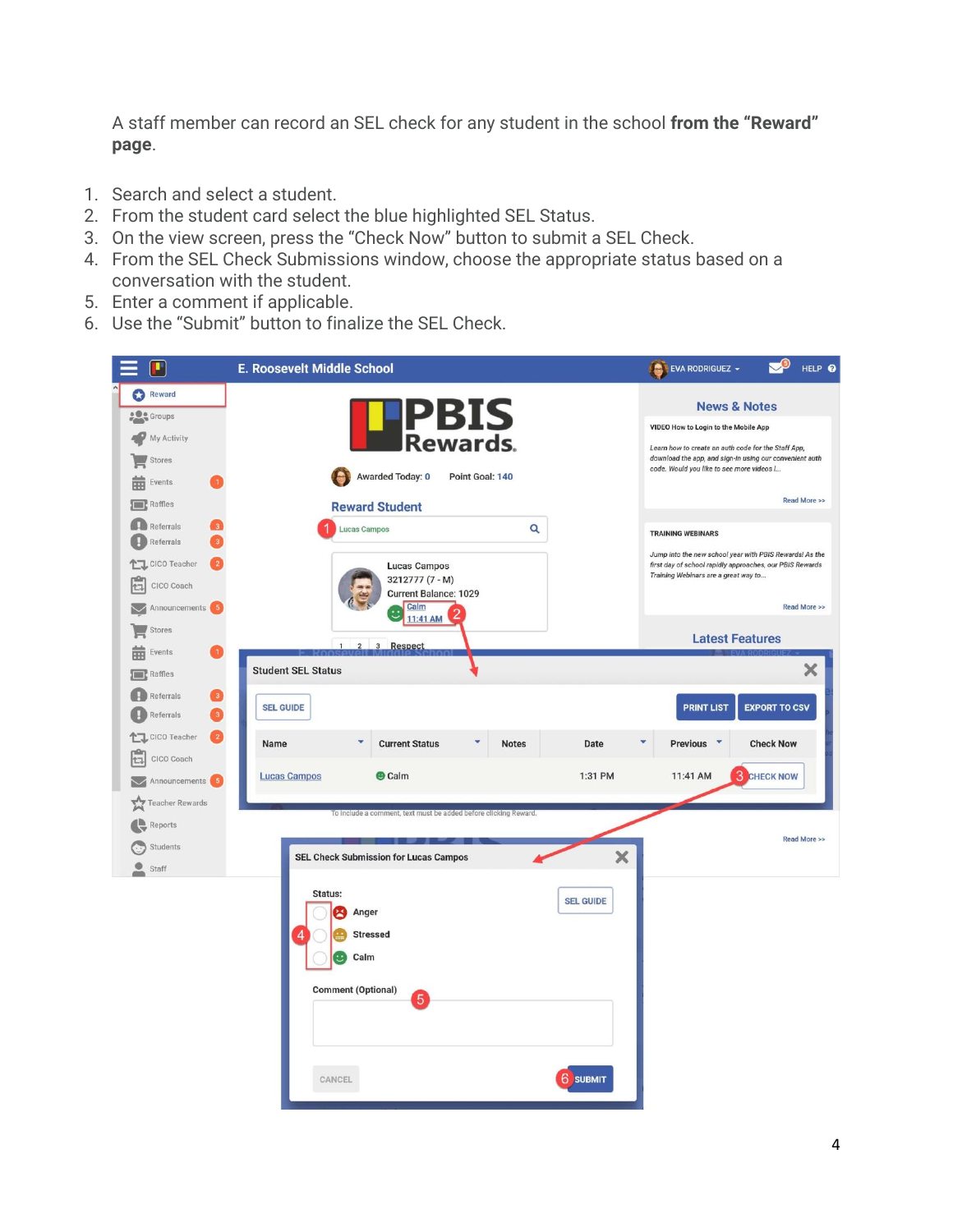

Staff members can see their student's last SEL check and submit a status directly **from the groups page** of the staff app.

- 1. Select the emoji or blue link to open up the view status page.
- 2. On the view status page you can see past SEL Checks or view the SEL Guide.
- 3. Press the "New SEL Status" button to set a new SEL status.
- 4. Choose the appropriate status.
- 5. Add a comment if applicable.
- 6. Select the "Confirm SEL Status" button to finalize the status.